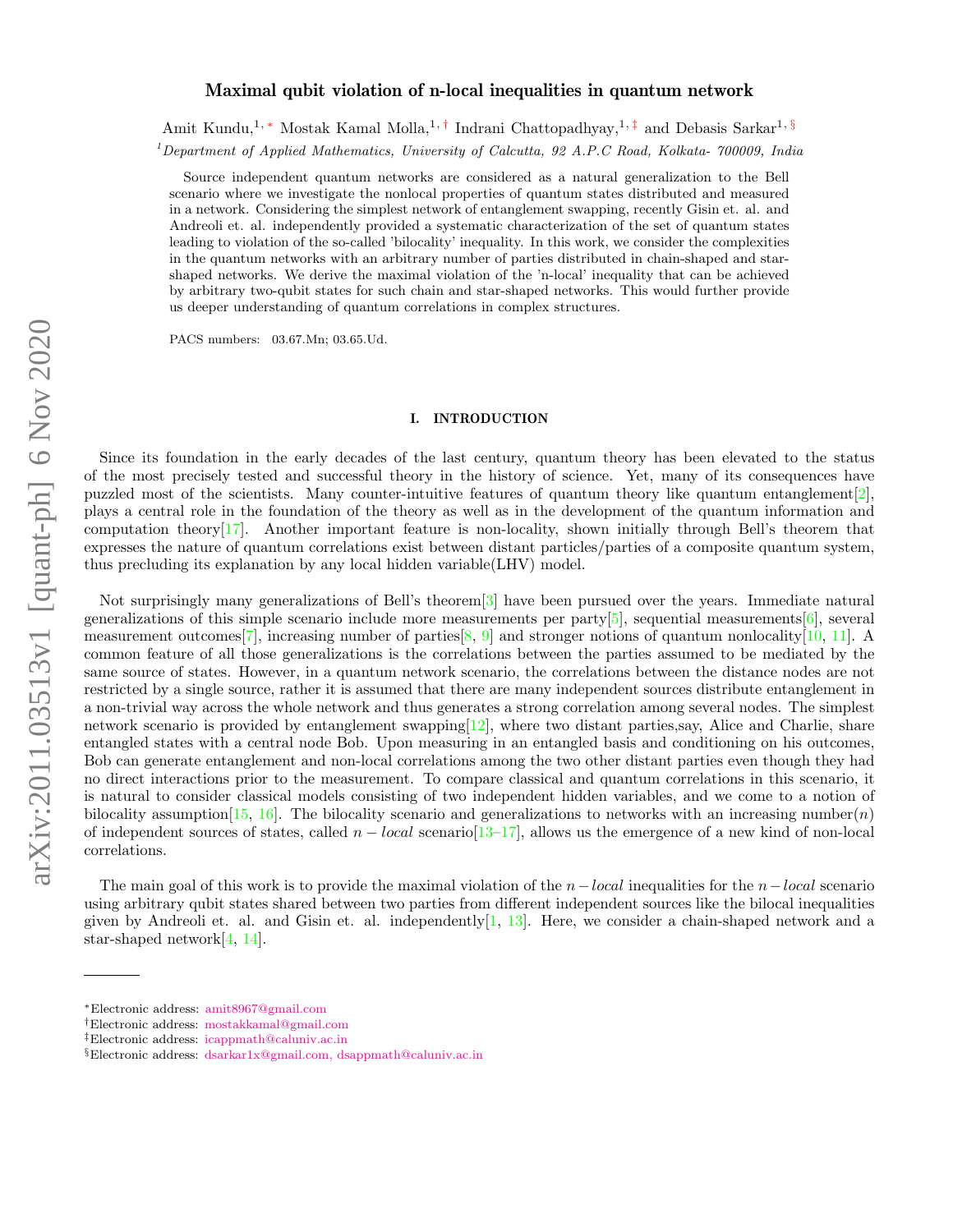## II. CHARACTERIZING BILOCAL CORRELATION

In this section, we will briefly describe the basic structure of the bilocal network (see Figure 1). Here, Alice and Bob are sharing a quantum state produced by the source  $S_1$ , and Bob and Charlie are sharing a quantum state produced by another source  $S_2$ . One can generalize this notion to networks with an increasing number(n) of independent sources of states, the so-called  $n - local$  scenario, allow one to study a new kind of correlations. For instances, correlations



FIG. 1: Bilocal Network scenario

that appear classical, according to the usual local hidden variable (LHV) models can also display non-classicality if the independence of the sources is taken into account. More specifically, a bilocal correlation consists of three distant observers Alice, Bob and Charlie correlated by two independent sources of states. In the quantum case, Bob shares two pairs of entangled particles, one with Alice and another with Charlie. Now Alice, Bob and Charlie perform measurements X, Y, and Z with outcomes respectively a, b, and c. The special feature of this scenario is that Bob is carrying two different particles produced by two independent sources with different hidden variables, say,  $(\lambda_1,$  $\lambda_2$ ). Any probability distribution compatible with the bilocality assumption, i.e., independence of the sources can be decomposed as,

$$
p(a,b,c|x,y,z) = \int d\lambda_1 d\lambda_2 p(\lambda_1) p(\lambda_2) p(a|x,\lambda_1) p(b|y,\lambda_1,\lambda_2) p(c|z,\lambda_2)
$$
\n(1)

with binary inputs of Alice and Charlie  $x = 0, 1$  and  $z = 0, 1$  and with outputs  $\pm 1$  in each case. The middle party, Bob always performs the same measurement with input y, with four possible outcomes, e.g., the BSM(Bell State Measurement), denoting Bob's outcome by two bits  $B_0 = \pm 1$  and  $B_1 = \pm 1$ . It follows that any bilocal hidden variable model described by the previous equation must full-fill the following bilocal inequality,

$$
S_{biloc} = \sqrt{|I|} + \sqrt{|J|} \le 2\tag{2}
$$

where

$$
I = \langle (A_0 + A_1)B_0(C_0 + C_1) \rangle
$$
  

$$
J = \langle (A_0 - A_1)B_1(C_0 - C_1) \rangle
$$

and  $\langle \rangle$  denotes the expectation value of multiple experimental runs.

### III. MOTIVATION

From the previous section, we learn that any correlation distributed between Alice, Bob and Charlie will be said non- bilocal if it violates the inequality (2).  $\text{In}[1]$ , Gisin et. al. showed that all the pure entangled states violate this bilocal inequality. They also showed that for mixed states distributed over the three parties from two different sources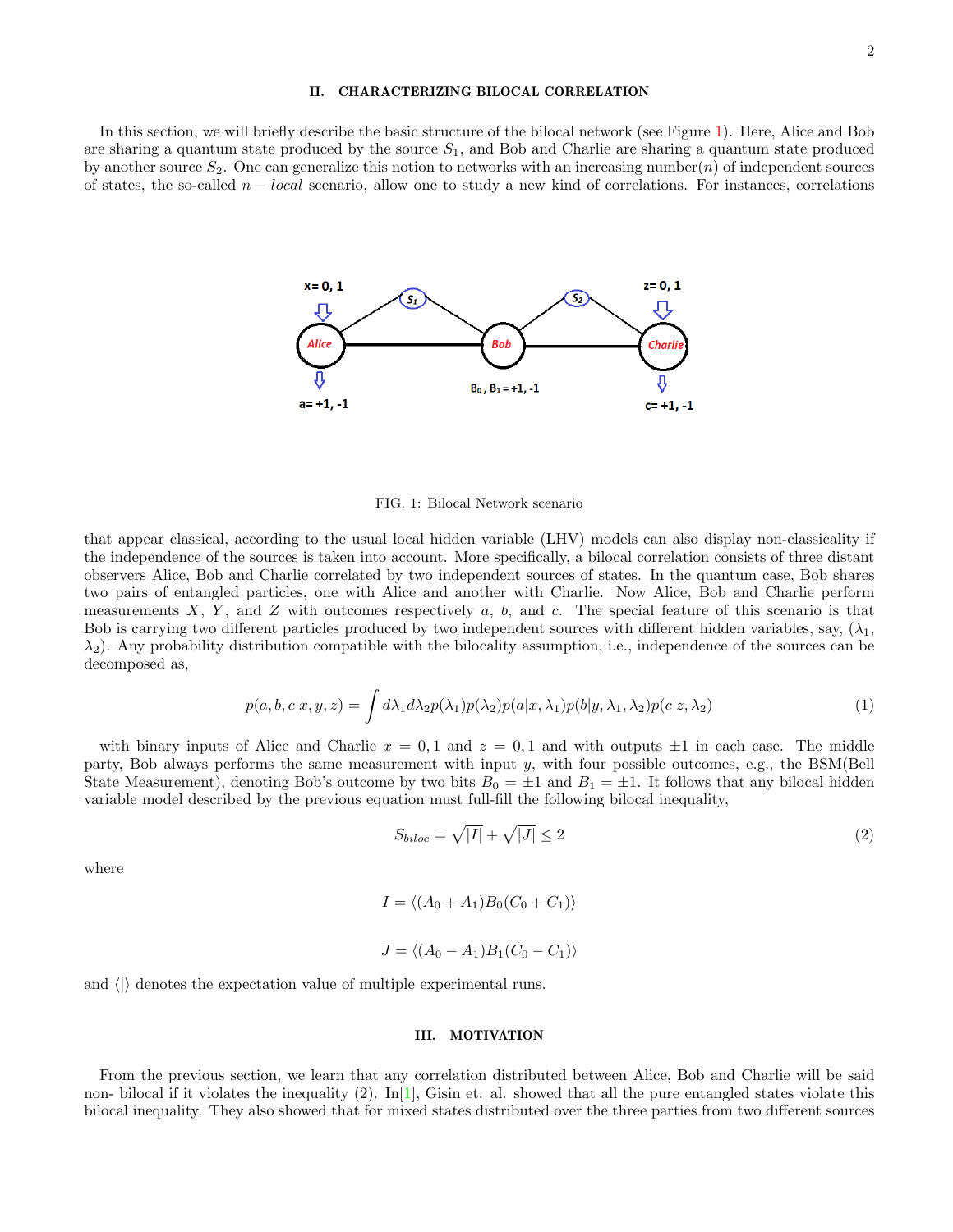there is a relation between bilocal inequality violation and CHSH inequality violation for each independent source. They proved the following relation,

$$
S_{biloc}^{max} \le \sqrt{S_{AB(CHSH)}^{max} S_{BC(CHSH)}^{max}} \tag{3}
$$

So, the violation of bilocal inequality implies that either  $\rho_{AB}$ , or  $\rho_{BC}$ , or both must violate CHSH Inequality[3], where  $\rho_{AB}$  and  $\rho_{BC}$  be two mixed states shared between Alice, Bob and Bob, Charlie respectively with the generic form,

$$
\rho_{AB} = \frac{1}{4} (\mathbb{1} + m_A^2 \cdot \vec{\sigma} \otimes \mathbb{1} + \mathbb{1} \otimes \vec{\sigma} \cdot m_B^2 + \sum_{mn} t_{mn} \sigma_m \otimes \sigma_n)
$$

and

$$
\rho_{BC} = \frac{1}{4} (\mathbb{1} + m_B \cdot \vec{\sigma} \otimes \mathbb{1} + \mathbb{1} \otimes \vec{\sigma} \cdot \vec{m_C} + \sum_{mn} t_{mn} \sigma_m \otimes \sigma_n)
$$

Here, the vector  $\vec{m}_A(\vec{m}_B)$  represents the Bloch vector of Alice's (Bob's) reduced state, while  $t_{mn}$  (with  $m, n \in x, y, z$ ) is the terms in the correlation matrix, and similarly for  $\rho_{BC}$ . Maximizing  $S_{biloc}$ , they proved that the minimum criteria for bilocal violation are either  $\rho_{AB}$  or  $\rho_{BC}$  be non-local. In support of this statement, F. Andreoli et. al., took the state  $|\phi^{+}\rangle\langle\phi^{+}|, \quad |\phi^{+}\rangle = \frac{|00\rangle + |11\rangle}{\sqrt{2}}$  (one of the four Bell states) between Alice and Bob and a generic two qubit state between Bob and Charlie and showed that the generic state while satisfying CHSH inequality,  $|\phi^+\rangle\langle\phi^+|\otimes\rho_{BC}$ , violates bilocal inequality(Figure 2). Observing these results, one should ask what would be the corresponding results



FIG. 2: Alice and Bob are sharing  $|\phi^+\rangle\langle\phi^+|$  and a generic two-qubit state is shared between Bob and Charlie.

if one chooses more complicated quantum network scenario with such generic states. We have tried to answer this question in two specific complicated network scenarios.

# IV. N- LOCAL SCENARIO

We first consider the  $n - local$  chain-shaped scenario, depicted in figure 3. There are n sources  $S_i$  (i=1,...,n) and  $n+1$  parties  $A_i$  (i=1,...., $n+1$ ) arranged in a linear chain such that any two neighbouring parties share a common source. For each  $i(i = 1, ..., n + 1)$ , party  $A_i$  can perform two dichotomic measurements  $x_i = x_i^k (k = 1, 2)$  where  $x_i^k \in \{0, 1\}$  on the respective subsystems they have received and obtain outcomes  $a_i = a_i^j (j = 1, 2)$  where  $a_i^j \in \{0, 1\}$ . Except the extreme two parties  $A_1$  and  $A_{n+1}$ , each of the remaining  $n-1$  parties who receive two subsystems, the measurement will be joint measurement operating on both the subsystems simultaneously $[14]$ . In this scenario, Bell's locality assumption takes the form:

$$
P(a_1, ..., a_{n+1}|x_1, ..., x_{n+1}) = \int d\lambda \rho(\lambda) \prod_{i=1}^{n+1} P(a_i|x_i, \lambda)
$$
\n(4)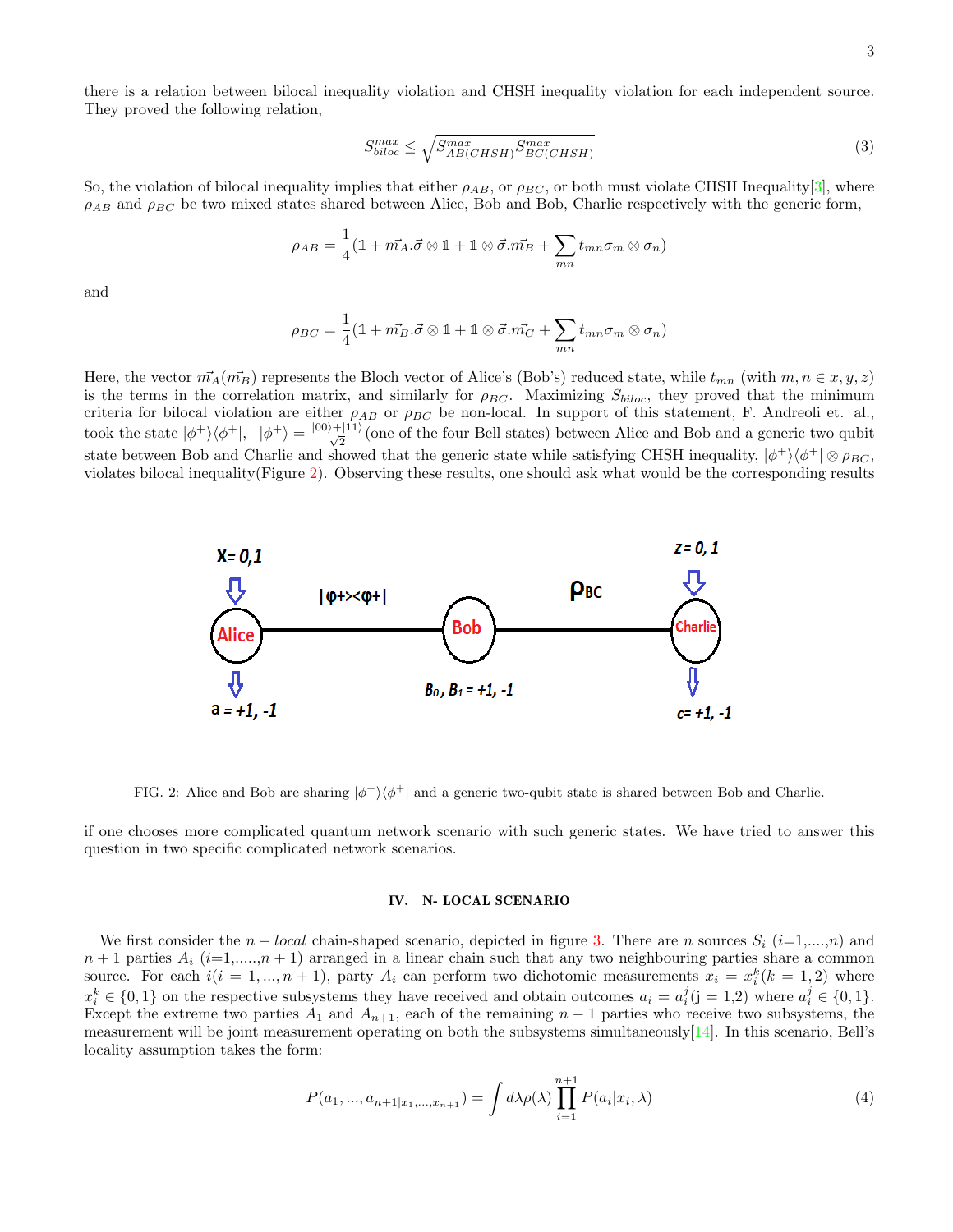

FIG. 3: n-local chain shaped Network scenario

Here  $\lambda$  is the joint hidden state. For each party  $A_i$ , the input  $x_i$  and the corresponding output  $a_i$  is determined by the local probability distributions  $P(a_i|x_i,\lambda)$ . The hidden state follows the distribution  $\rho(\lambda)$ , satisfying the normalization condition  $\int \rho(\lambda)d\lambda = 1$ , where we assume that the measurement choices of each party are independent of  $\lambda$ . Now, suppose each of the sources  $S_i$  be characterized by the hidden state  $\lambda_i$ , Moreover, we assume that for each  $i \in \{2, ..., n\}$ , the output of the party  $A_i$  depend on the hidden states  $\lambda_{i-1}, \lambda_i$  and its input  $x_i$ , whereas for  $A_1$  and  $A_{n+1}$  the outputs depend on their corresponding inputs and  $\lambda_1$  and  $\lambda_n$ , respectively. So, we can write,

$$
P(a_1, a_{n+1|x_1,\dots,x_{n+1}}) = \int d\lambda_1 \dots \int d\lambda_n \rho(\lambda_1, \dots, \lambda_n) P(a_1|x_1)
$$

$$
\times \prod_{i=2}^n P(a_i|x_i, \lambda_{i-1}\lambda_i) P(a_n|x_{n+1}, \lambda_n).
$$

Without any further assumption this equation can jump to usual Bell local equation, when all the different hidden states will be the same. So, for  $n - local$  assumption, the distribution of the hidden states with independent sources, we can factorize the probability distribution as;

$$
\rho(\lambda_1, ..., \lambda_n) = \prod_i \rho_i(\lambda_i)
$$

. The independence of the sources and probability distributions as factorized above, together define the assumption of n-locality. To study whether a given correlation is n-local or not there is a non-linear inequality exactly same like bilocal inequality which is referred to as  $n-local$  inequalities. Here, we only consider the case, where the two extreme parties have binary inputs and outputs and with one input and four outputs for the remaining  $n-1$  parties (i.e.,  $P^{14}$ ) scenario). Another picture is each party has two inputs and two outputs( $P^{22}Scenario$ ). We observe that for n=2, the scenario exactly like bilocal<sup>[16]</sup> for which Gisin et. al.<sup>[1]</sup> proved the inequality in equation  $(3)$ . Here, we try to extend the result for this  $n - local$  network with  $P<sup>14</sup>$  scenario.

To check the  $n - local$  correlation we have the following inequality;

$$
\sqrt{|I|} + \sqrt{|J|} \le 2\tag{5}
$$

where,

$$
I = \sum_{x_1, x_{n+1} = 0, 1} \langle A_{1, x_1} A_2^0 \dots A_n^0 A_{n+1, x_{n+1}} \rangle
$$
\n
$$
(6)
$$

$$
J = \sum_{x_1, x_{n+1} = 0, 1} (-1)^{x_1 + x_{n+1}} \langle A_{1, x_1} A_2^1 \dots A_n^1 A_{n+1, x_{n+1}} \rangle \tag{7}
$$

and  $A^0$ ,  $A^1$  be the joint measurements of the middle parties with outputs  $A^0 = \pm 1$  and  $A^1 = \pm 1$ . From the above inequality, one would be able to observe that if a correlation violates the inequality then the correlation is non- n-local and also it can be seen [14] that for quantum correlations the inequality is violated. So, for this  $n - local$  scenario we find the minimum number of sources which is CHSH non-local and violate the n-local inequality. And later we extend this result to star-shaped  $n - local$  scenario also, where there is a central node connected with n number of parties with n independent sources.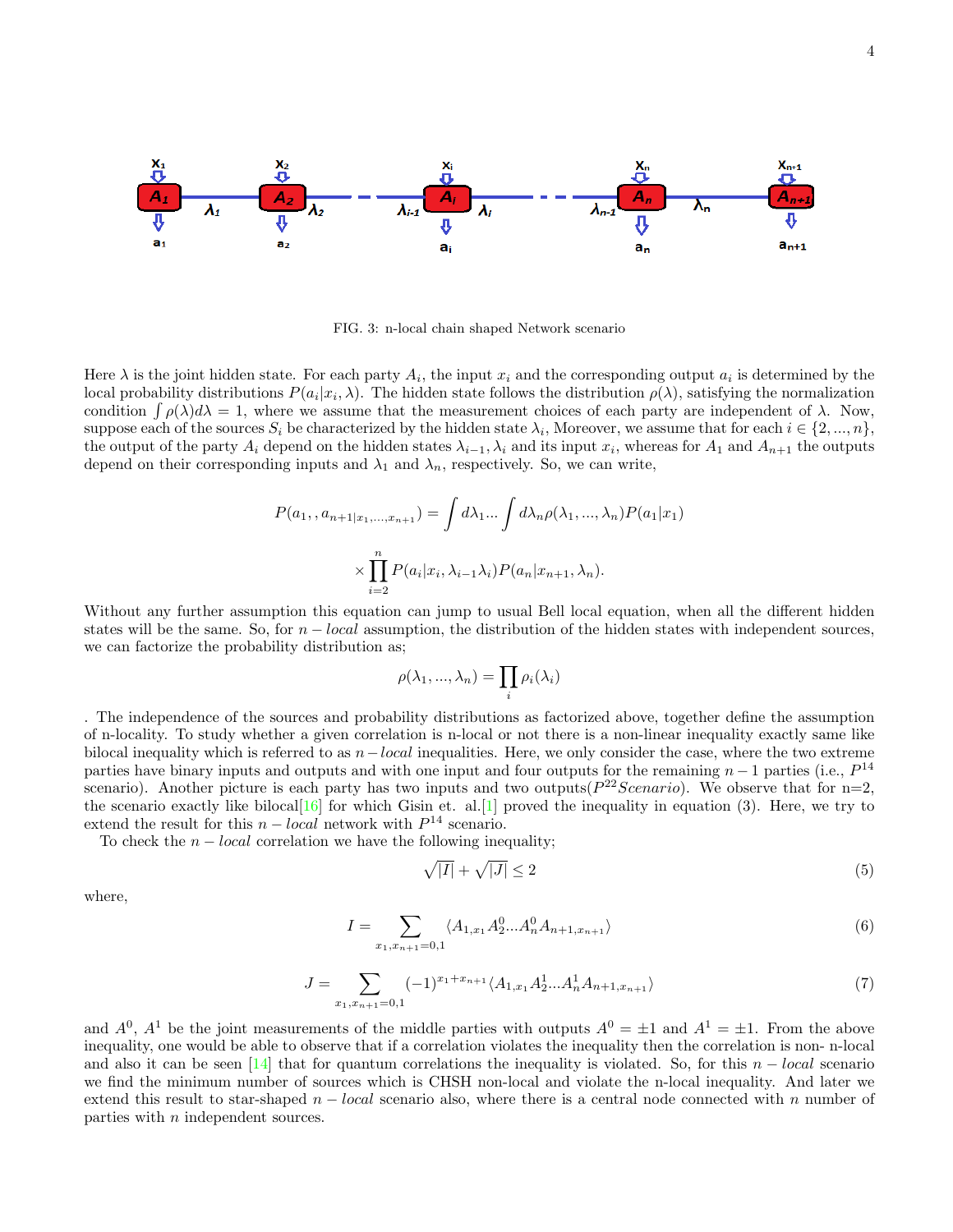## V. VIOLATION CRITERIA FOR LINEAR CHAIN NETWORK

In [1], for bilocal network, sharing two generic mixed states  $\rho_{AB}$  and  $\rho_{BC}$  in Sec:III, provided by two independent sources, the maximum value of the left-hand side of the bilocality inequality (5) is given by,

$$
S_{biloc}^{max} = 2\sqrt{\sqrt{\Lambda_1^A \gamma_1^C} + \sqrt{\Lambda_2^A \gamma_2^C}}
$$
\n(8)

where,  $\Lambda_1 \geq \Lambda_2 \geq \Lambda_3 \geq 0$  are the three eigenvalues of the matrix  $R^{AB} = t^{AB\dagger}t^{BC}$  formed by the correlation matrix  $t^{AB} = U^{AB} R^{AB}$ , denoting  $U^{AB}$  is a unitary matrix. Similarly,  $\gamma_1 \geq \gamma_2 \geq \gamma_3 \geq 0$  for  $R^{BC}$ .

Now, maximal CHSH value for  $\rho_{AB}$  is  $S_{AB}^{max} = 2\sqrt{\Lambda_1 + \Lambda_2}$  and similarly for  $\rho_{BC}$ . So, we have,  $S_{BC}^{max} = 2\sqrt{\gamma_1 + \gamma_2}$ . It directly follows  $S_{biloc}^{max} \leq \sqrt{S_{AB}^{max} S_{BC}^{max}}$ , which proves that the violation of the bilocality inequality implies that either  $\rho_{AB}$  or  $\rho_{BC}$  or both must violate CHSH inequality. In [5], they showed, if Alice and Bob share a maximally entangled state(Bell State) while Bob and Charlie share a generic quantum state then bilocal inequality violation can be easily obtained without CHSH violation of  $\rho_{BC}$ .

$$
S_{biloc}^{max}(|\phi^{+}\rangle\langle\phi^{+}| \otimes \rho_{BC}) = \sqrt{\sqrt{\gamma_1} + \sqrt{\gamma_2}} \ge \sqrt{\gamma_1 + \gamma_2} = S_{BC}^{max(CHSH)}
$$

Considering a little bit more complex network than above, we introduce first one more party (instead of three, now four), called Alice, Bob1, Bob2, Charlie as in the figure 4. Here, the number of independent sources are three and we can call this situation as 3-local (trilocal) scenario, a special case of n-local scenario. The middle two parties, i.e., Bob1 and Bob2 again will do Bell State measurements with one input and four outputs denoted by  $B_1^0 = \pm 1$ ,  $B_1^1 =$  $\pm 1, B_2^0 = \pm 1, B_2^1 = \pm 1$ . The inequality for this 3-local scenario is,

$$
\sqrt{|I|} + \sqrt{|J|} \le 1
$$

where,

$$
I = \frac{1}{4} \langle (A_0 + A_1) B_1^0 B_2^0 (C_0 + C_1)
$$

and

$$
J = \frac{1}{4} \langle (A_0 - A_1) B_1^1 B_2^1 (C_0 - C_1)
$$

Now, we take  $\rho_{AB_1} = |\phi^+\rangle\langle\phi^+|$ ,  $\rho_{B_2C} = |\phi^+\rangle\langle\phi^+|$  and  $\rho_{B_1B_2}$  as a generic quantum state as in figure 4. If we choose measurement choices of Alice and Charlie be any Bloch vector  $(sin\alpha, 0, cos\alpha)$ ,  $(sin\alpha', 0, cos\alpha')$  and  $(sin\theta, 0, cos\theta)$ ,  $(sin\theta', 0, cos\theta')$  and  $B_1^0 = B_2^0 = \sigma_z \otimes \sigma_z$  and  $B_1^1 = B_2^1 = \sigma_x \otimes \sigma_x$ , we can determine the bilocal value for  $\rho_{AB_1} \otimes$  $\rho_{B_1B_2} \otimes \rho_{B_2C}$  with this measurements settings. After maximizing the bilocal value we get  $S_{3-local}^{max} = \sqrt{\sqrt{\Lambda_1} + \sqrt{\Lambda_2}}$ , where  $\Lambda_1$  and  $\Lambda_2$  are the two maximum eigenvalues of the matrix  $R^{B_1B_2} = (t^{B_1B_2})^{\dagger} t^{B_1B_2}$ . So, it can be easily seen that to violate 3-local inequality  $\rho_{B_1B_2}$  need not be non-local.

Similarly if we take  $\rho_{AB_1} = |\phi^+\rangle\langle\phi^+|$  with  $\rho_{B_1B_2}$  and  $\rho_{B_2C}$  be generic states, we get the bilocal value,<br> $\sqrt{\sqrt{\Lambda_1\gamma_1} + \sqrt{\Lambda_2\gamma_2}}$ , where  $\Lambda_1$  and  $\Lambda_2$  are two maximum eigenvalues of the matrix  $R^{B$  $\sqrt{\Lambda_1\gamma_1} + \sqrt{\Lambda_2\gamma_2}$ , where  $\Lambda_1$  and  $\Lambda_2$  are two maximum eigenvalues of the matrix  $R^{B_1B_2} = (t^{B_1B_2})^{\dagger}t^{B_1B_2}$  and similarly  $\gamma_1$  and  $\gamma_2$  for  $R^{B_2C}$ .

Now, we take all the three states in generic from and calculate the bilocal value for arbitrary two measurement choices of Alice and Charlie. The quantity  $I$  can be expressed as follows:

$$
I = \frac{1}{4} Tr[(a+a').\vec{\sigma} \otimes \sigma_z \otimes \sigma_z \otimes \sigma_z \otimes \sigma_z \otimes (c+c').\vec{\sigma} \rho_{AB_1} \otimes \rho_{B_1B_2} \otimes \rho_{B_2C}]
$$
\n
$$
= \frac{1}{4} Tr[(a+a').\vec{\sigma} \otimes \sigma_z \rho_{AB_1}] Tr[\sigma_z \otimes \sigma_z \rho_{B_1B_2}] Tr[\sigma_z \otimes (c+c').\vec{\sigma} \rho_{B_2C}]
$$
\n
$$
= \frac{1}{4} \sum_{i=x,y,z} (a_i + a'_i) t_{iz}^{AB_1} \cdot t_{zz}^{B_1B_2} \cdot \sum_{j=x,y,z} t_{zj}^{B_2C} (c_j + c'_j)
$$
\n(9)

And similarly,

$$
J = \frac{1}{4} Tr[(a - a').\vec{\sigma} \otimes \sigma_x \otimes \sigma_x \otimes \sigma_x \otimes \sigma_x \otimes (c - c').\vec{\sigma} \rho_{AB_1} \otimes \rho_{B_1B_2} \otimes \rho_{B_2C} ]
$$
(10)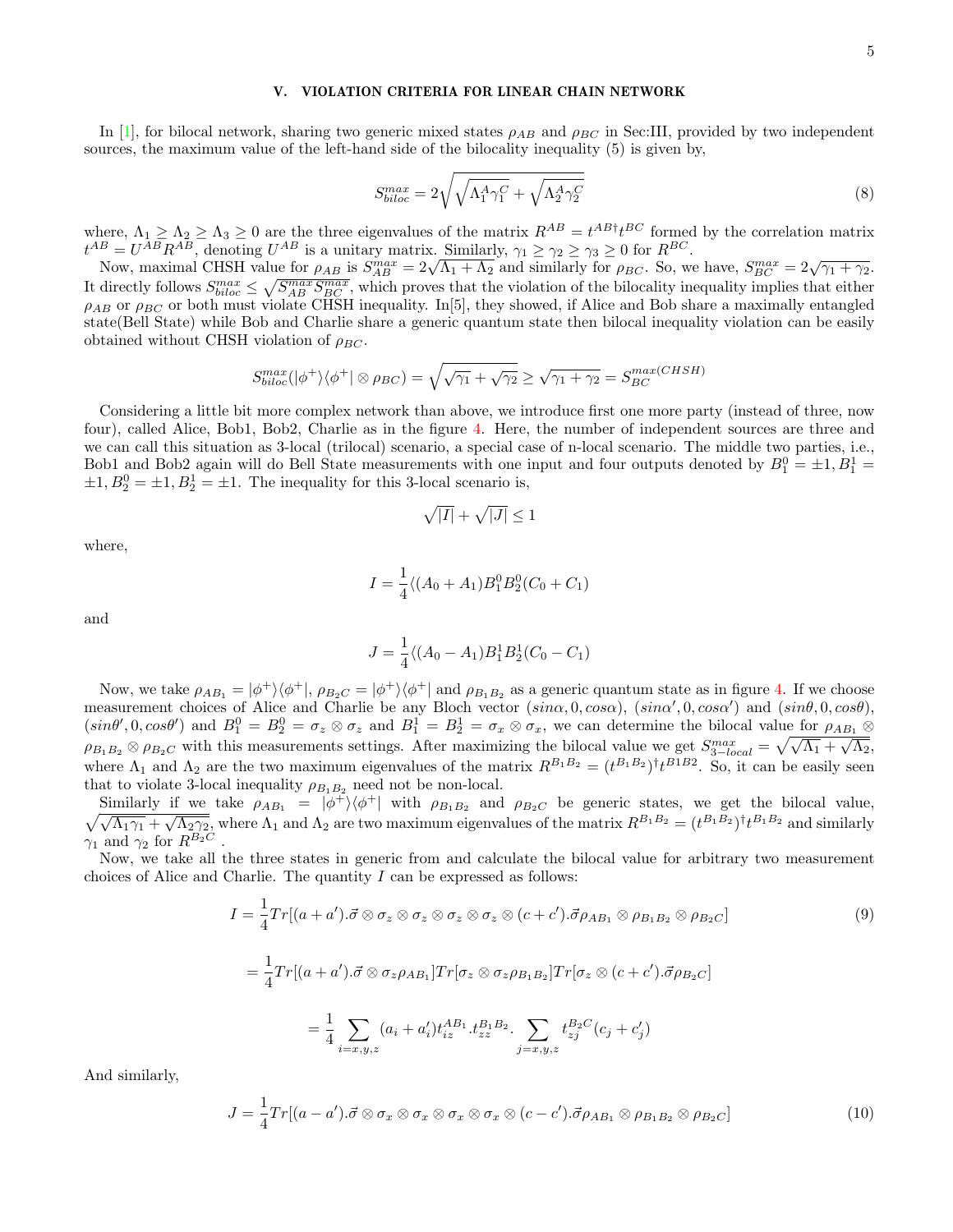

FIG. 4: 3-local chain shaped Network scenario

$$
= \frac{1}{4} Tr[(a-a').\vec{\sigma} \otimes \sigma_x \rho_{AB_1}] Tr[\sigma_x \otimes \sigma_x \rho_{B_1 B_2}] Tr[\sigma_x \otimes (c-c').\vec{\sigma} \rho_{B_2 C}]
$$
  

$$
= \frac{1}{4} \sum_{i=x,y,z} (a_i - a'_i) t_{ix}^{AB_1} . t_{xx}^{B_1 B_2} . \sum_{j=x,y,z} t_{xj}^{B_2 C} (c_j - c'_j)
$$

As said earlier, the correlation matrix can be written in the polar decomposition form [1]. Here, we can denote the eigenvalues of the matrix  $R^{B_1B_2}$  as,  $\beta_1 \geq \beta_2 \geq \beta_3$ . Next, to prove our aim, we maximize  $S_{3-local}$  with respect to the Bloch vectors  $\vec{a}$ ,  $\vec{a'}$ ,  $\vec{c}$  and  $\vec{c'}$ . Considering the form of the vector  $\vec{a} = (sin\alpha, 0, cos\alpha)$ ,  $\vec{a'} = (sin\alpha', 0, cos\alpha')$  and  $\vec{c} = (sin\theta, 0, cos\theta), \vec{c'} = (sin\theta', 0, cos\theta')$ , we can easily find the maximum value by imposing the conditions  $\partial_{\alpha}S = 0$ ,  $\partial_{\alpha'}S=0, \,\partial_{\theta}S=0$  and  $\partial_{\theta'}S=0$  and obtain [1],

$$
S_{3-local}^{max} = \sqrt{\sqrt{\Lambda_1 \gamma_1 \beta_1} + \sqrt{\Lambda_2 \gamma_2 \beta_2}}
$$
\n(11)

Consequently, the states  $\rho_{AB_1}$ ,  $\rho_{B_1B_2}$  and  $\rho_{B_2C}$  can violate the 3-local inequality if and only if  $\sqrt{\Lambda_1\gamma_1\beta_1} + \sqrt{\Lambda_2\gamma_2\beta_2} > 1$ .

For this inequality a criterion analogous to the Horodecki criteria[2] could be found easily by applying Cauchy-Schwarz inequality:

$$
S_{3-local}^2 < S_{AB_1}^{max(CHSH)} S_{B_1B_2}^{max(CHSH)} S_{B_2C}^{max(CHSH)} \tag{12}
$$

We can easily extend this result for n-local scenario. If we take  $\rho_{AB_1} \otimes \rho_{B_1B_2} \otimes ... \otimes \rho_{B_{n-2}B_{n-1}} \otimes \rho_{B_{n-1}C}$  for the  $n - local$  chain network captured in the fig[3]. We find for this scenario,

$$
I = \frac{1}{4} \sum_{i=x,y,z} (a_i + a'_i) t_{iz}^{AB_1} \times t_{zz}^{B_1 B_2} t_{zz}^{B_2 B_3} \dots t_{zz}^{B_{n-1} B_n} \times \sum_{j=x,y,z} t_{zj}^{B_n C} (c_j + c'_j)
$$

and

$$
J = \frac{1}{4} \sum_{i=x,y,z} (a_i - a'_i) t_{ix}^{AB_1} \times t_{xx}^{B_1 B_2} t_{xx}^{B_2 B_3} \dots t_{xx}^{B_{n-1} B_n} \times \sum_{j=x,y,z} t_{xj}^{B_n C} (c_j - c'_j)
$$

Calculating the value of  $S_{n-local}$  and maximizing, we finally obtain,

$$
S_{n-local} = \sqrt{\sqrt{\Lambda_1 \gamma_1 \beta_1 ...}} + \sqrt{\Lambda_2 \gamma_2 \beta_2 ...}
$$
\n(13)

All the eigenvalues come from the matrix  $R$  as previously discussed.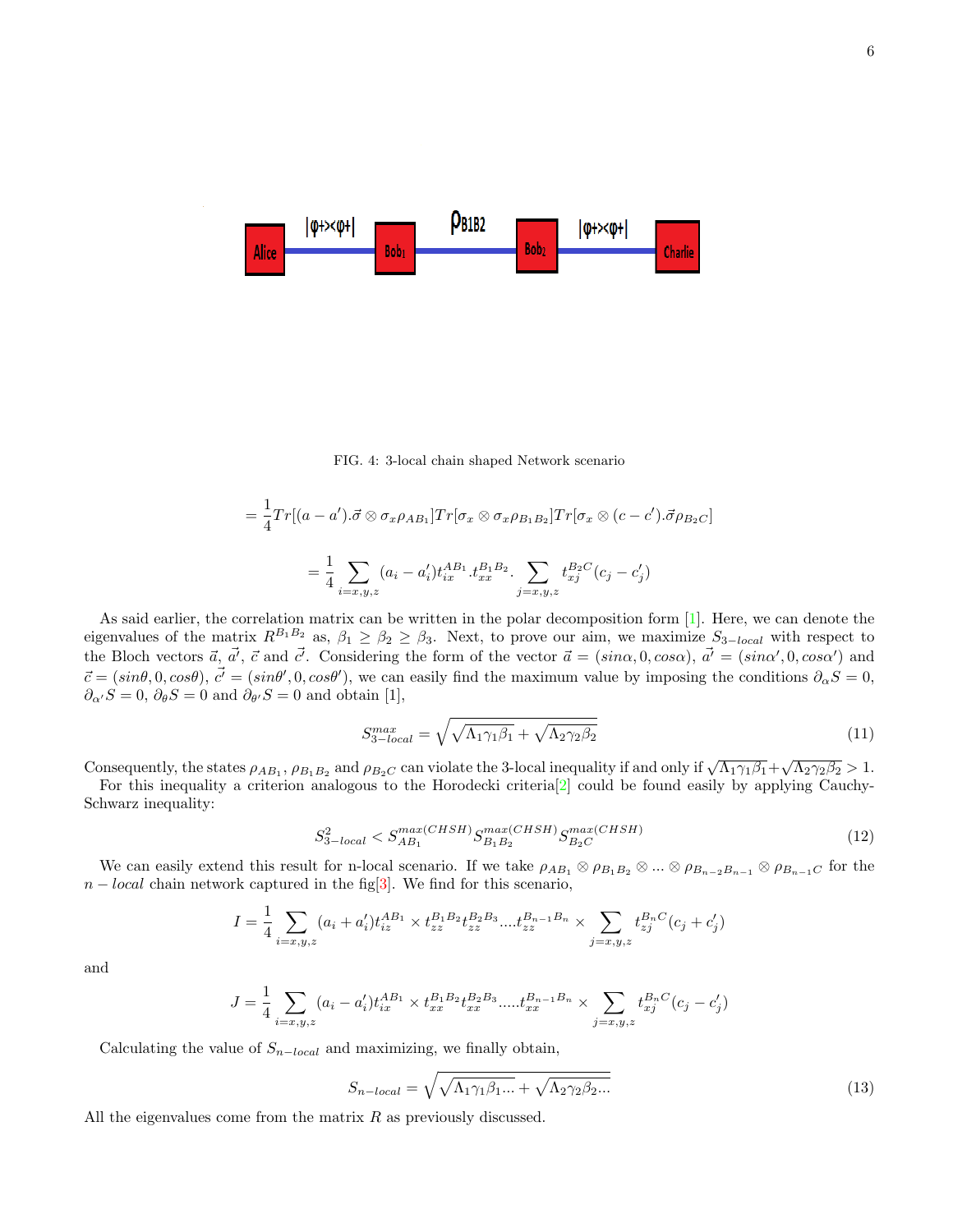## VI. VIOLATION CRITERIA FOR STAR-SHAPED NETWORK

In figure 5, we consider the star-shaped network composed of  $n+1$  parties, where a central node( referred to as Bob) shares a quantum state with each of the n nodes (referred to as several Alice), i.e., states are provided by  $n$ independent sources. Here, we restrict our attention to the special case where each of  $n$  Alice's perform dichotomic measurements with two outputs. The inputs are denoted by  $x_i \in \{0,1\}$  for each  $i^{th}$  Alice and the outcomes are denoted by  $a_i \in \{0,1\}$ . The central node measures one input y with  $2^n$  outputs labeled by string  $b = b^1b^2b^3...b^n$  where  $b^j \in (0,1)$  for  $j = 1, 2, 3...n$ .

Similar to the bilocal case, we can say, a star-shaped network scenario is  $n - local$  if the joint probability distribution on the star-network can be written as,

$$
P(a_1...a_n|x_1...x_ny) = \int \left(\prod_{i=1}^n d\lambda_i \rho(\lambda_i) P(a_i|x_i, \lambda_i)\right) P(b|y, \lambda_1...\lambda_n)
$$
\n(14)



FIG. 5: n-local star shaped Network scenario

Following this, we have an inequality  $[4]$  that satisfied by the above kind of probability distributions and said as a  $n - local$  correlations. These inequalities are analogous to the Bell inequality in the star network scenario and they are like,

$$
S_{star} = \sum_{j=1}^{2^{n-1}} I_j^{1/n} \le 2^{n-2}
$$
 (15)

where,

$$
I_j = \frac{1}{2^n} \sum_{x_1...x_n} (-1)^{g_j(x_1,...,x_n)} \langle A_{x_1}^1...A_{x_n}^n B^j \rangle,
$$
\n(16)

each depending on a function  $g_j(x_1,...,x_n)$ . These  $2^{n-1}$  functions contain an even number of  $x_i$ . For example, when  $n=2$ ,

$$
g_1(x_1, x_2) = 0,
$$
  

$$
g_2(x_1, x_2) = x_1 + x_2
$$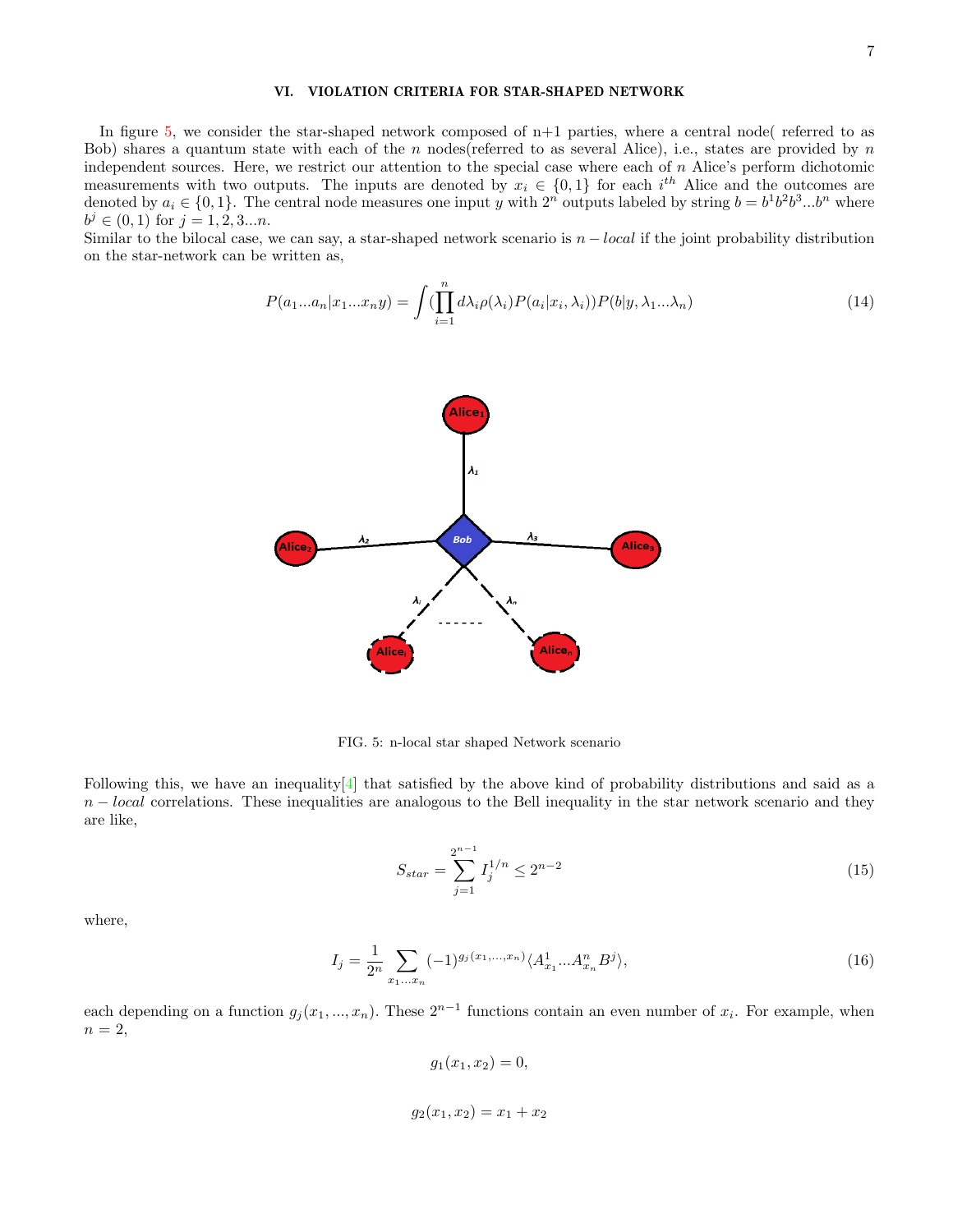and for  $n = 3$ ,

$$
g_1(x_1, x_2, x_3) = 0, g_2(x_1, x_2, x_3) = x_1 + x_2,
$$

$$
g_3(x_1, x_2, x_3) = x_1 + x_3, g_4(x_1, x_2, x_3) = x_2 + x_3.
$$

Again, for  $n = 4$ ,

$$
g_1(x_1, x_2, x_3) = 0, g_2(x_1, x_2, x_3) = x_1 + x_2
$$

$$
g_2(x_1, x_2, x_3) = x_1 + x_3, g_2(x_1, x_2, x_3) = x_1 + x_4, g_2(x_1, x_2, x_3) = x_2 + x_3
$$

$$
g_2(x_1, x_2, x_3) = x_2 + x_4, g_2(x_1, x_2, x_3) = x_3 + x_4, g_2(x_1, x_2, x_3) = x_1 + x_2 + x_3 + x_4
$$

Now, we set the measurement choices of each Alice in a rotated bases,  $(A_0^i + A_1^i) = 2 \cos \alpha \vec{n}$  and  $(A_0^i + A_1^i) = 2 \sin \alpha \vec{n'}$ , and for the central node, Bob, we use generalized Bell State Measurements<sup>[3]</sup>. The generalized n-party Bell basis  $|\psi_{r_1...r_n}\rangle_{r_1...r_n}$ , for  $r_1...r_n \in 0,1$  came from,

$$
|\psi_{r_1...r_n}\rangle = Z^{r_1} \otimes X^{r_2} \otimes ... \otimes X^{r_n} |GHZ_n\rangle \tag{17}
$$

where

$$
|GHZ_n\rangle = \frac{1}{\sqrt{2}}(|0\rangle^{\otimes n} + |1\rangle^{\otimes n})
$$

We can directly jump to the generalized Bell state measurements  $B^j$ , i.e.,  $B^j = M_0^j - M_1^j$ , where,

$$
M_b^j = \sum_{r_1...r_n} \delta_{b,b^j(r_1...r_n)} |\psi_{r_1...r_n}\rangle \langle \psi_{r_1...r_n}|
$$

So, collecting all the elements, we can simply calculate the value of  $I_j$  over a quantum state  $\rho$  as,

$$
I_j = \frac{1}{2^n} \sum (-1)^{g_j(x_1...x_n)} tr([A_{x_1}^1 \otimes ... \otimes A_{x_n}^n] \otimes (M_0^j - M_0^j)\rho)
$$
(18)

As  $B^j = M_0^j - M_1^j$ . Here, for  $n = 3$ ,

$$
b^{1}(r,s,t)=r,b^{2}(r,s,t)=r\oplus s\oplus 1,
$$

$$
b^{3}(r, s, t) = r \oplus t \oplus 1, b^{4}(r, s, t) = r \oplus s \oplus t \oplus 1,
$$

And for  $n = 4$  [3],

$$
b^{1}(r_{1}, r_{2}, r_{3}, r_{4})=r_{1}, b^{1}(r_{1}, r_{2}, r_{3}, r_{4})=r_{2} \oplus r_{3} \oplus 1, b^{1}(r_{1}, r_{2}, r_{3}, r_{4})=r_{2} \oplus r_{4} \oplus 1,
$$

$$
b^{1}(r_{1},r_{2},r_{3},r_{4})=r_{3} \oplus r_{4} \oplus 1, b^{1}(r_{1},r_{2},r_{3},r_{4})=r_{2} \oplus 1, b^{1}(r_{1},r_{2},r_{3},r_{4})=r_{3} \oplus 1, b^{1}(r_{1},r_{2},r_{3},r_{4})=r_{4} \oplus 1
$$

$$
b^{1}(r_{1}, r_{2}, r_{3}, r_{4})=r_{2}\oplus r_{3}\oplus r_{4}.
$$

Thus, for the generic quantum state  $\rho = \rho_{A_1B} \otimes ... \otimes \rho_{A_nB}$ , we calculate the value of S from eqn(16) and maximizing the the quantity S with respect to  $\alpha$  and using Lagrange Multipliers, we have

$$
S = 2^{n-2} \sqrt{(\prod_{1}^{n} t_1^{A_i})^{\frac{1}{n}} + (\prod_{1}^{n} t_2^{A_i})^{\frac{1}{n}}}
$$

where  $t_1^{A_i}$  and  $t_2^{A_i}$  are the two greater eigenvalues of the correlation matrix  $T_{\rho_{A_iB}}^T T_{\rho_{A_iB}}$ . Here we used the argument that  $\vec{n} \perp \vec{n'}$  and  $T_{\rho_{A_iB}}^T T_{\rho_{A_iB}}$  is a symmetric matrix and diagonalizable.